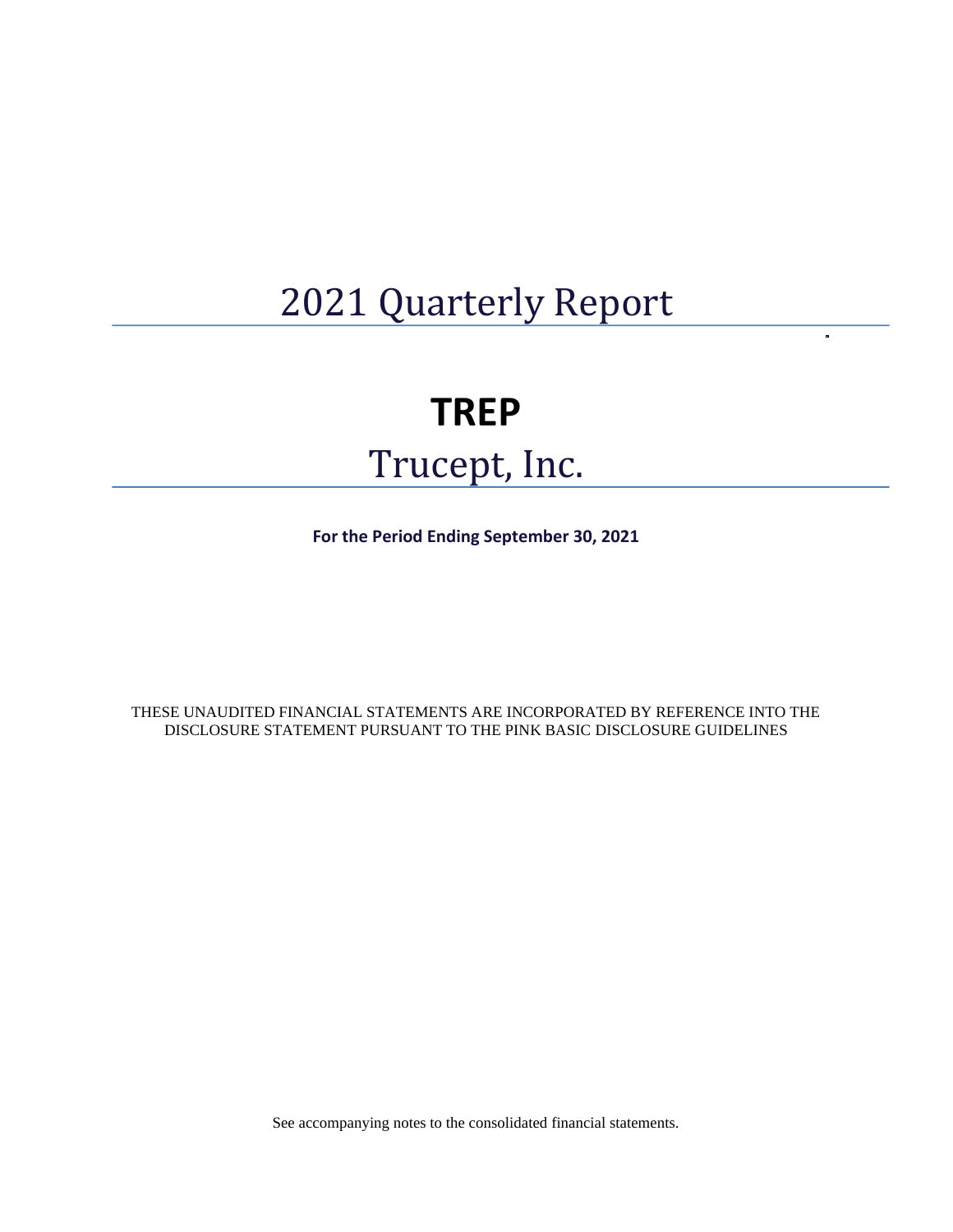## Trucept, Inc.

## **Table of Contents**

Item 5. Financial Statements

 Unaudited Balance Sheet as of September 30, 2021 and December 31, 2020 Unaudited Profit and Loss Statement for the three and nine months ended September 30, 2021 and 2020 Unaudited Statement of Shareholders Equity for the period ended September 30, 2021 and 2020 Unaudited Statement of Cash Flows for the nine months ended September 30, 2021 and 2020 Notes to Consolidated Financial Statements

See accompanying notes to the consolidated financial statements.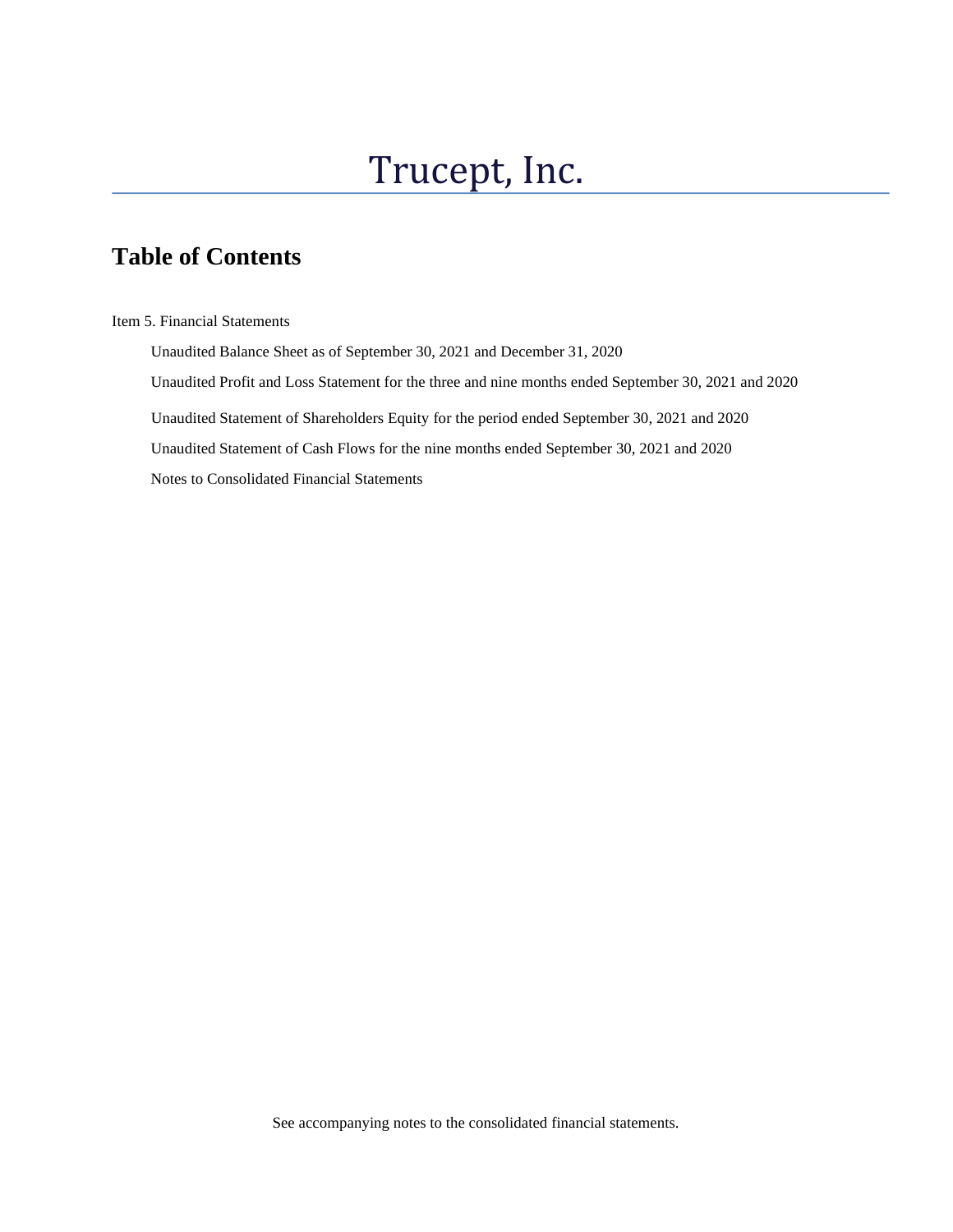### **Trucept, Inc. Consolidated Balance Sheets As of September 30, 2021, and December 31, 2020**

l

|                                                                                                                     | September 30,<br>2021       | December 31,<br>2020        |
|---------------------------------------------------------------------------------------------------------------------|-----------------------------|-----------------------------|
| <b>Assets</b>                                                                                                       |                             |                             |
| Current assets                                                                                                      |                             |                             |
| Cash and cash equivalents                                                                                           | \$91,772                    | \$33,469                    |
| Accounts receivable, net                                                                                            | 9,673,078                   | 7,656,019                   |
| Notes receivable                                                                                                    | 1,444,173                   | 1,381,000                   |
| Prepaid expenses and deposits                                                                                       | <u>28,915</u>               | 24,777                      |
| Total current assets                                                                                                | 11,237,938                  | 9,095,265                   |
| Prepaid workers compensation                                                                                        | 19,927,316                  | 19,927,316                  |
| Property and equipment, net                                                                                         | 22,607                      |                             |
| Right of use asset                                                                                                  | 133,205                     | 153,543                     |
| Deposits                                                                                                            | 215,000                     | 215,000                     |
| Goodwill                                                                                                            | 556,606                     | 556,606                     |
| <b>Total Assets</b>                                                                                                 | 32,039,104                  | \$29,947,730                |
| <b>Liabilities and Stockholders' Deficit</b>                                                                        |                             |                             |
| Current liabilities                                                                                                 |                             |                             |
| Accounts payable and accrued liabilities                                                                            | \$8,758,851                 | \$6,921,591                 |
| Accrued payroll taxes                                                                                               | 643,330                     | 726,110                     |
| Accrued compensation expense                                                                                        | 230,729                     | 175,886                     |
| Interest payable                                                                                                    | 455,302                     | 337,567                     |
| Trust $-3rd$ party                                                                                                  | 595,932                     | 2,288,536                   |
| <b>Other Liabilities</b>                                                                                            | 70,239                      | 70,239                      |
| Notes payable related party<br>Notes payable                                                                        | 2,574,722<br><u>950,010</u> | 2,910,653<br><u>950,010</u> |
|                                                                                                                     |                             |                             |
| Total current liabilities                                                                                           | 14,459,115                  | 14,380,392                  |
| Other long-term liabilities                                                                                         | 79,639                      | 153,543                     |
| <b>Total liabilities</b>                                                                                            | 14,538,754                  | 14,533,935                  |
| <b>Stockholders' Deficit</b>                                                                                        |                             |                             |
| Preferred stock: \$0.001 par value, 5,000,000 shares                                                                |                             |                             |
| authorized, zero shares issued and outstanding                                                                      |                             |                             |
| at September 30, 2021 and December 31, 2020                                                                         |                             |                             |
| Common stock: \$0.001 par value, 500,000,000 shares authorized,<br>52,912,123 shares issued and outstanding at both |                             |                             |
| September 30, 2021 and December 31, 2020                                                                            | 52,777                      | 52,777                      |
| Additional paid in capital                                                                                          | 7,277,705                   | 7,277,705                   |
| Accumulated deficit                                                                                                 | 10,169,868                  | 8,083,313                   |
| Total stockholders' deficit                                                                                         | <u>17,500,350</u>           | 15,413,795                  |
| Total liabilities and stockholders' deficit                                                                         | \$32,039,104                | 29,947,730                  |

See accompanying notes to the consolidated financial statements.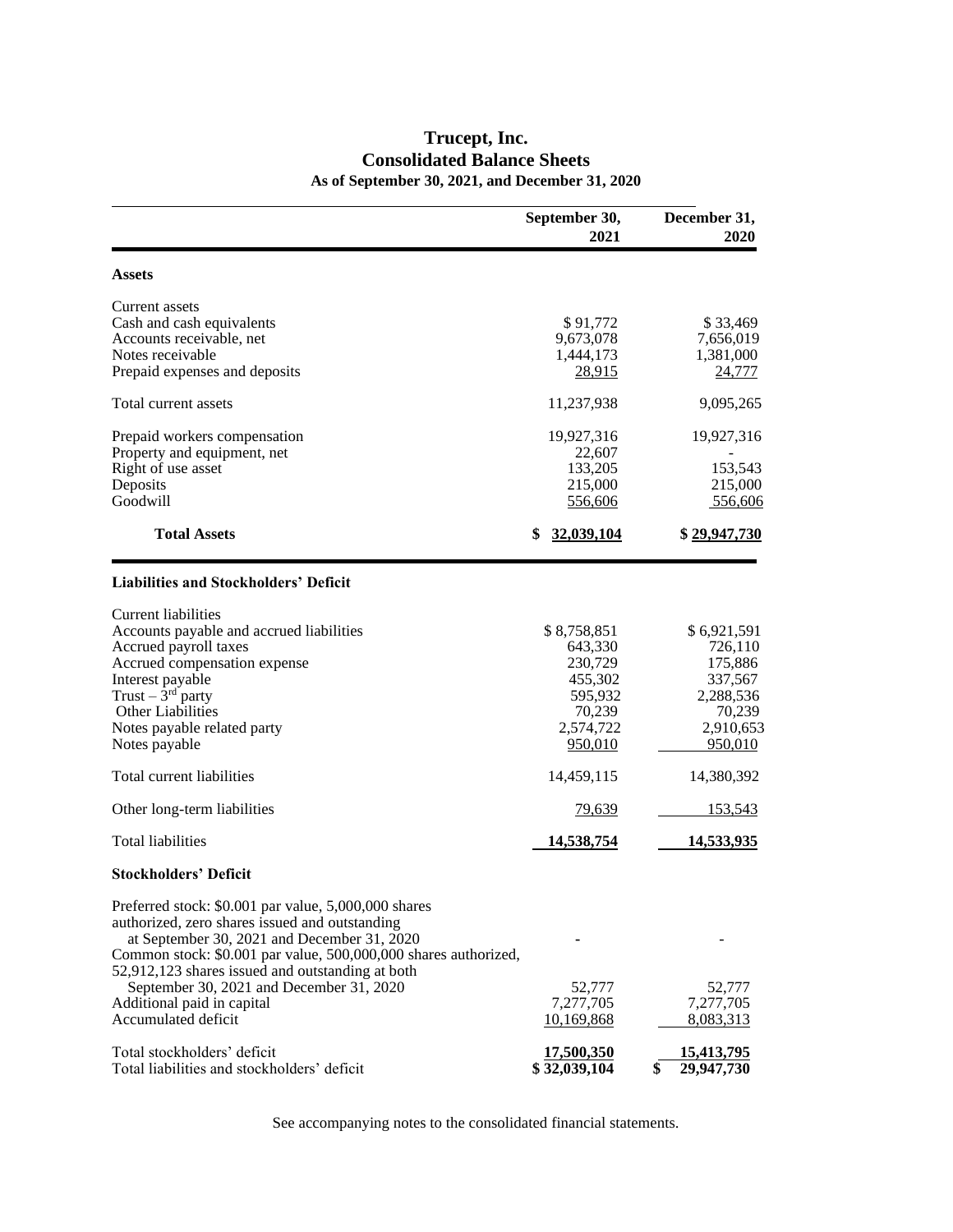### **Trucept, Inc. Consolidated Statements of Operations and Comprehensive Income For the Three Months Ended September 30, 2021 and 2020**

l

|                                                                           | 2021        | 2020           |
|---------------------------------------------------------------------------|-------------|----------------|
| Revenue                                                                   | \$4,400,065 | \$3,124,071    |
| Cost of revenue and service delivery                                      | 2,051,071   | 1,091,367      |
| Gross profit                                                              | 2,348,994   | 2,032,704      |
| Selling, general and administrative expenses                              | 1,545,099   | 1,228,881      |
| Total operating expense                                                   | 1,545,099   | 1,228,881      |
| Operating Income (loss)                                                   | 803,895     | 803,823        |
| Other income (expense)                                                    |             |                |
| Interest expense                                                          | (31,361)    | (6,198)        |
| Tax and Tax penalties                                                     | (6,000)     | (5,560)        |
| <b>Tax Variance</b>                                                       |             | (3,563,814)    |
| Total other (expense)/income                                              | (37, 361)   | 3,575,572      |
| Net Income (Loss)                                                         | 766,534     | (2,771,749)    |
| Comprehensive Income (Loss)                                               | \$766,534   | \$ (2,771,749) |
| Net income (loss) per share of common stock, basic and diluted            | \$.01       | \$ (0.05)      |
| Weighted average shares of common stock outstanding,<br>basic and diluted | 52,912,123  | 52,912,123     |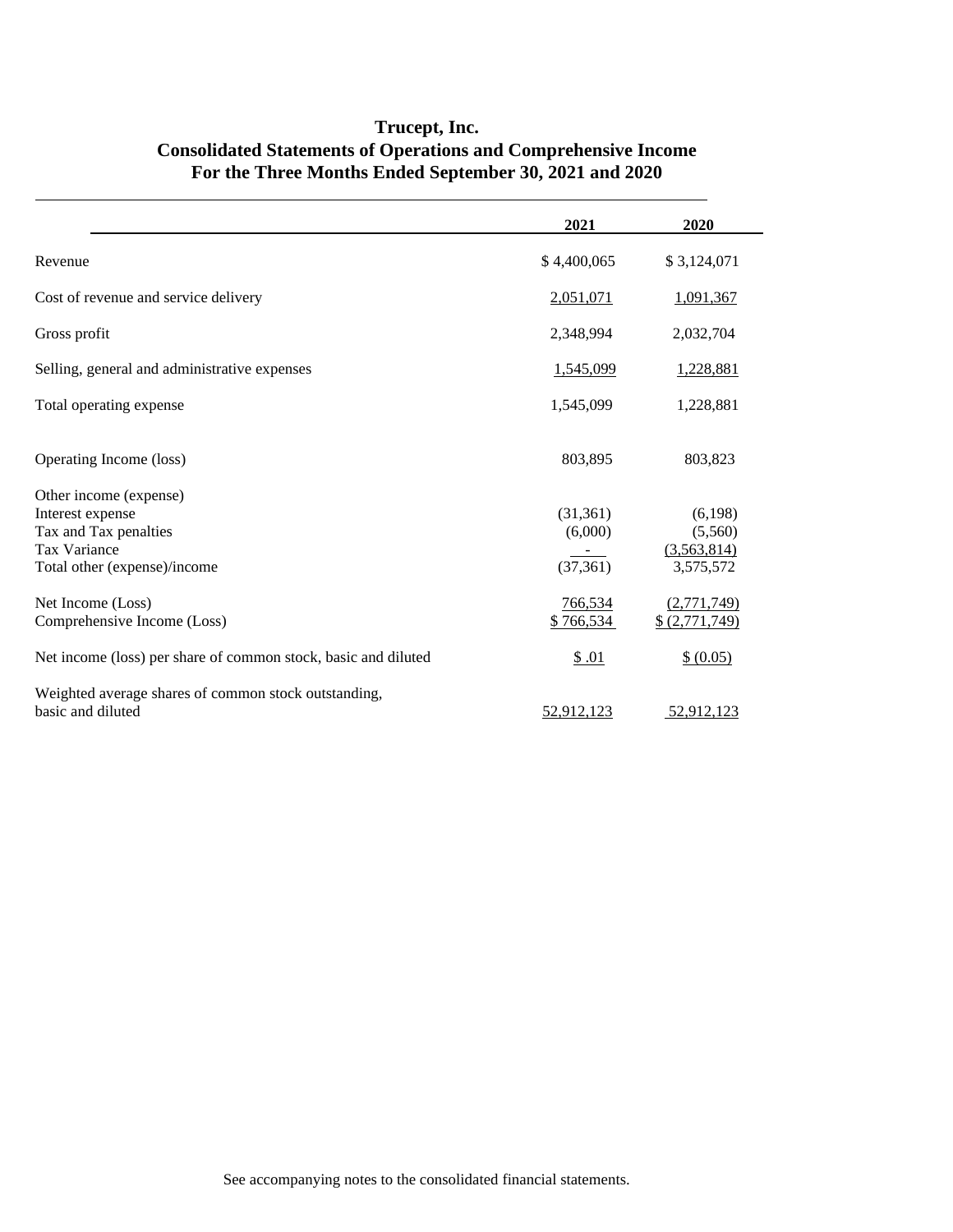## **Trucept, Inc. Consolidated Statements of Operations and Comprehensive Income For the Nine Months Ended September 30, 2021 and 2020**

|                                                         | 2021            | 2020        |
|---------------------------------------------------------|-----------------|-------------|
| Revenue                                                 | \$12,439,296    | \$7,966,698 |
| Cost of revenue and service delivery                    | 5,715,717       | 3,079,879   |
| Gross profit                                            | 6,723,579       | 4,916,819   |
| Selling, general and administrative expenses            | 4,504,289       | 4,091,909   |
| Total operating expense                                 | 4,504,289       | 4,091,909   |
| Operating income (loss)                                 | 2,219,290       | 824,910     |
| Other income (expense)                                  |                 |             |
| Interest expense                                        | (117, 735)      | (126,985)   |
| Tax and Tax penalties                                   | (15,000)        | (9,116)     |
| <b>Tax Variance</b>                                     |                 | (63, 814)   |
| Total other (expense)/income                            | (132, 735)      | (199, 915)  |
| Net Income                                              | 2,086,555       | 624,995     |
| Comprehensive Income                                    | 2,086,555<br>\$ | \$624,995   |
| Net income per share of common stock, basic and diluted | 0.04            | \$<br>0.01  |
| Weighted average shares of common stock outstanding,    |                 |             |
| basic and diluted                                       | 52,912,123      | 52,884,751  |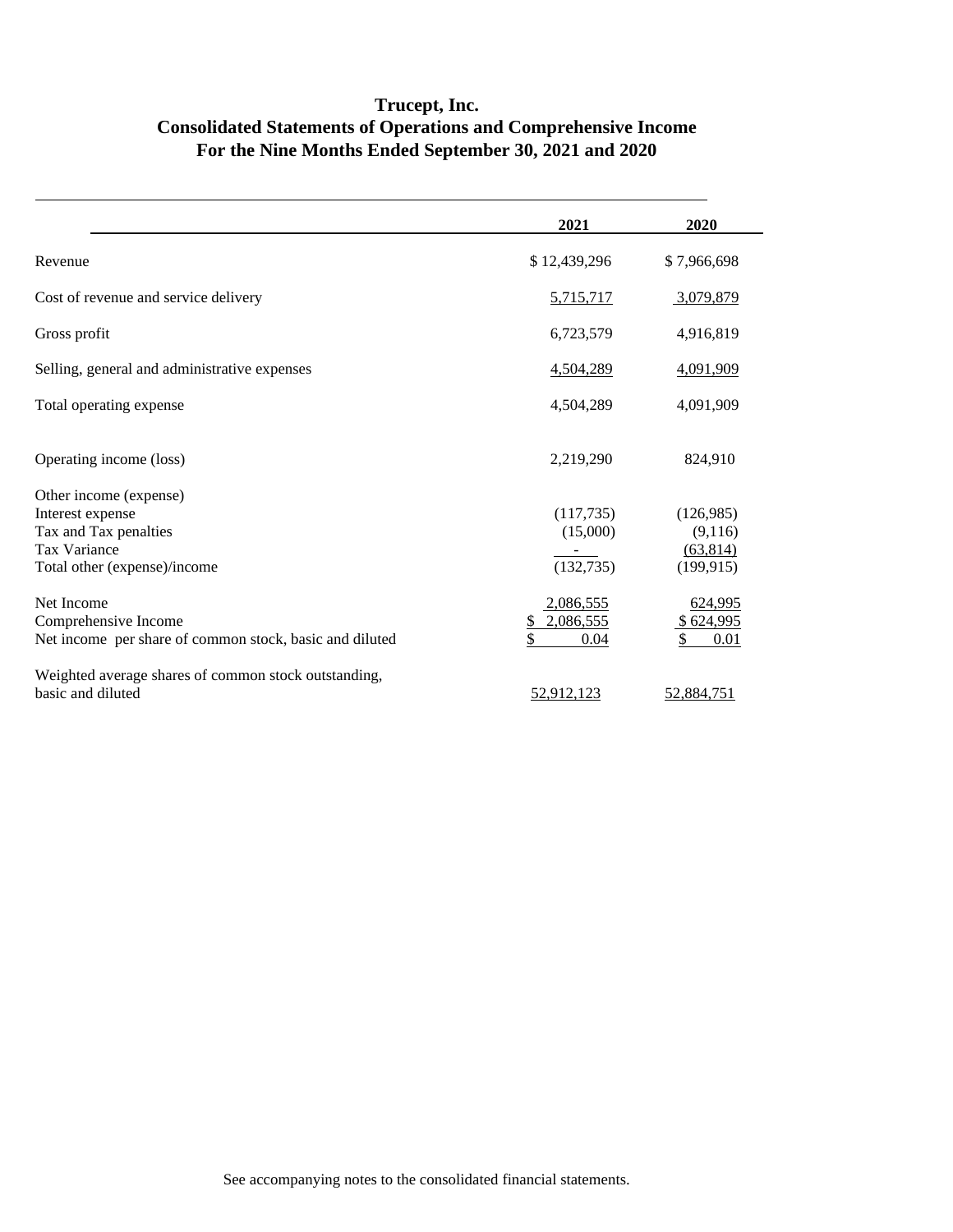### **Truc**e**pt, Inc. Consolidated Statements of Changes in Stockholders' Deficit For the Period Ended September 30, 2021**

|                                               | Common Stock  |     |           |    | Additional<br>Paid in | Accumulated      |              |
|-----------------------------------------------|---------------|-----|-----------|----|-----------------------|------------------|--------------|
|                                               | <b>Shares</b> |     | Amount    |    | Capital               | Deficit          | Total        |
| Balance - December 31, 2018                   | 52,762,123 \$ |     | 52,762 \$ |    | 7,274,645 \$          | $6,625,202$ \$   | 13,952,609   |
| Net Income - December 31, 2019 - year end     |               |     |           |    |                       | 376,917          | 376,917      |
| Balance - December 31, 2019                   | 52,762,123 \$ |     | 52,762 \$ |    | 7,274,645 \$          | 7,002,119 \$     | 14,329,526   |
| Shares issued for acquisitions                | 150,000       |     | 15        |    | 3,060                 |                  | 3,075        |
| Net Income - December 31, 2019 - year end     |               |     |           |    |                       | 1,081,194        | 1,081,194    |
| Balance - December 31, 2020                   | 52,912,123 \$ |     | 52,777    | \$ | 7,277,705             | \$<br>8,083,313  | \$15,413,795 |
| Net Income - September 30, 2021 - nine months |               |     |           |    |                       | 2,086,555        | 2,086,555    |
| Balance - September 30, 2021                  | 52,912,123    | -\$ | 52,777    | \$ | 7,277,705             | \$<br>10,169,868 | \$17,500,350 |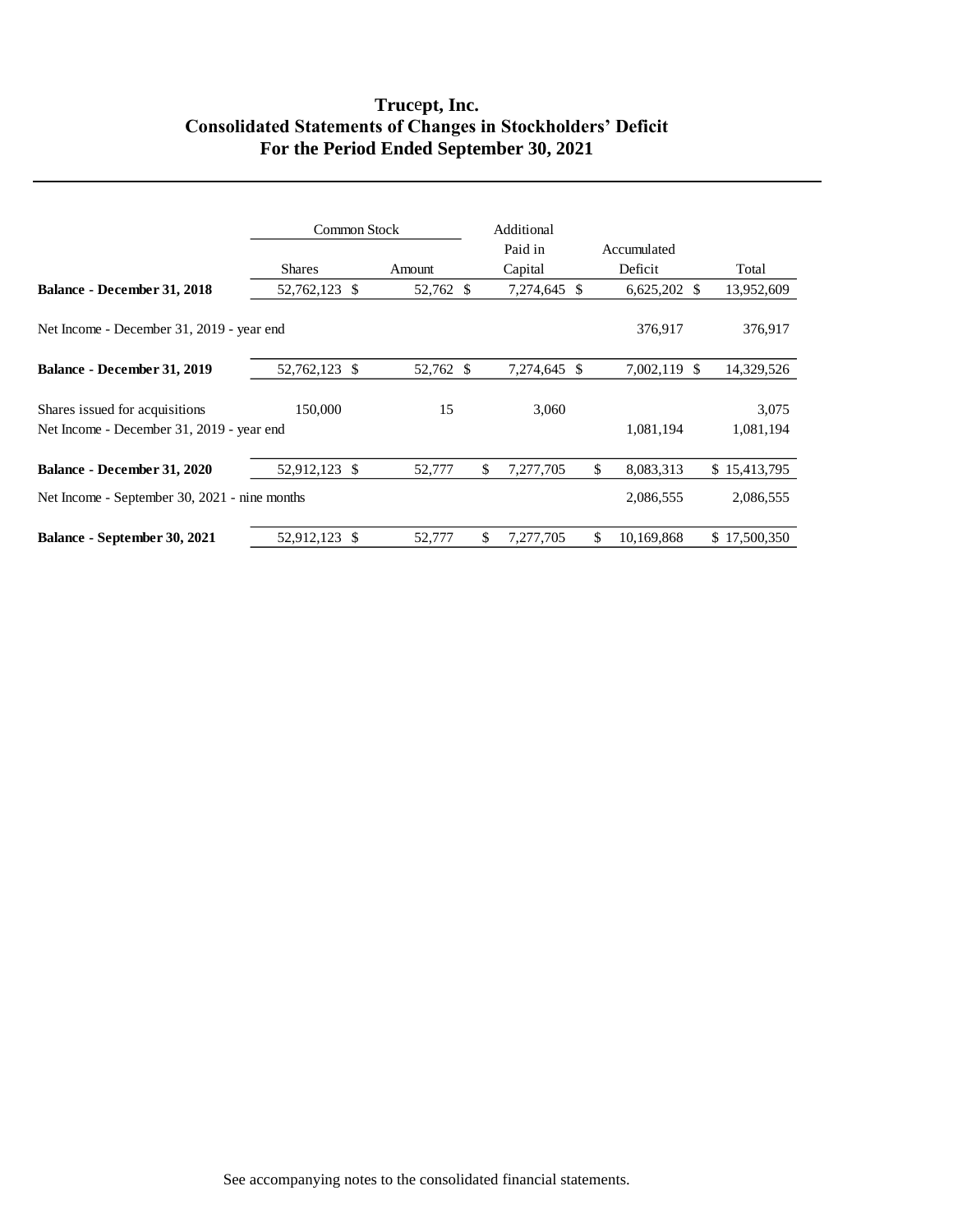#### **Trucept, Inc. Consolidated Statements of Cash Flows For the Nine Months Ended September 30, 2021 and 2020**

|                                                | 2021        | 2020        |
|------------------------------------------------|-------------|-------------|
| <b>Operating Activities</b>                    |             |             |
| Net Income                                     | \$2,086,555 | \$624,995   |
| Changes in operating assets and<br>liabilities |             |             |
| Accounts receivable - (increase)               | (2,017,059) | (676, 532)  |
| Notes receivable                               | (63, 173)   | (127, 412)  |
| Accrued interest                               | 117,735     | 81,985      |
| Prepaid expenses and deposits -                |             |             |
| (increase)                                     | (4,138)     |             |
| Accounts payable and accrued                   |             |             |
| liabilities - increase                         | 1,892,301   | 2,505,608   |
| Net cash provided by operating                 |             |             |
| activities                                     | 2,012,221   | 2,408,644   |
| <b>Investing activities</b>                    |             |             |
| Cash received in acquisitions                  |             | 56,698      |
| Property and equipment                         | (22,607)    |             |
| Deposits                                       |             | (215,000)   |
| Net cash used in investing activities          | (22, 607)   | (158, 302)  |
| <b>Financing activities</b>                    |             |             |
| Notes Payable - related party                  | (155,930)   | (400,000)   |
| Payroll taxes payable (decrease)               | (82,789)    | 783,540     |
| Trust - third party                            | (1,692,605) | (2,844,399) |
| Proceeds from Cares Act loan                   |             | 405,582     |
| Net cash (used in) financing                   |             |             |
| activities                                     | (1,931,314) | (2,055,277) |
| Net increase in cash                           | 58,303      | 195,065     |
| Cash and cash equivalents, beginning           |             |             |
| of the period                                  | 33,469      | 583         |
| Cash and cash equivalents, end of the          |             |             |
| period                                         | 91,772      | 195,648     |
| <b>Supplemental cash flow</b>                  |             |             |
| information                                    |             |             |
| Interest paid                                  |             |             |
| Income taxes paid                              |             |             |
| Non cash supplemental information              |             |             |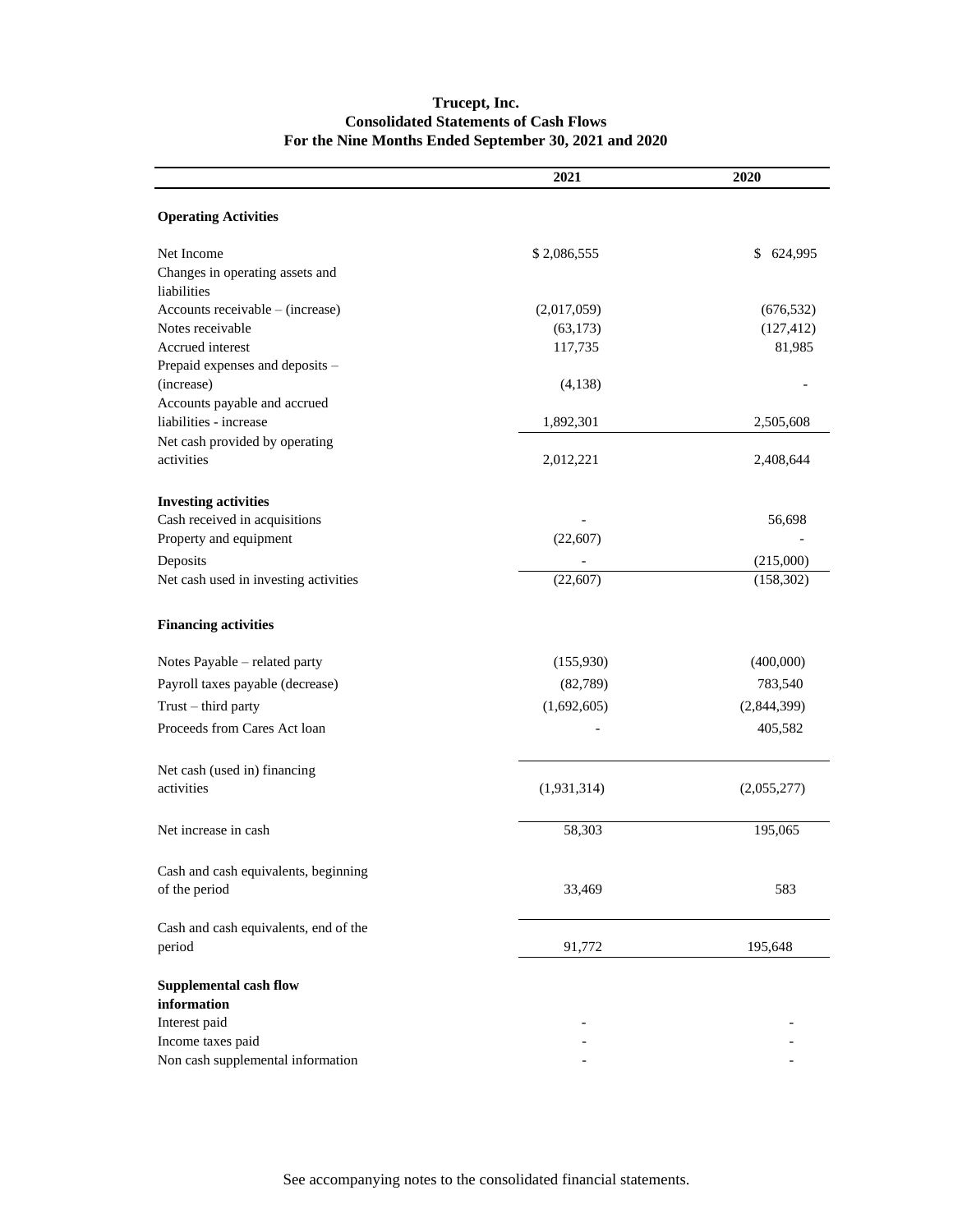#### **1. Summary of significant accounting policies**

#### **Nature of operations, basis of financial statement presentation**

The Company was incorporated in the State of Nevada on March 23, 1995 as Royce Biomedical Inc.

On September 8, 2005, the Company changed its name from Royce Biomedical Inc. to Smart-tek Solutions Inc. It changed names to "TRUCEPT INC." on January 3, 2013 to better reflect new business activities

The consolidated financial statements have been prepared in accordance with accounting principles generally accepted in the United States of America and include the following significant accounting policies:

#### **Liquidity**

At September 30, 2021, the Company had cash and cash equivalents of \$91,772, a working capital deficit of approximately \$3.2 million and an accumulated deficit of approximately \$10.2 million.

The Company earned a net income of \$2,086,556 and \$624,995 for the nine months ended September 30, 2021 and 2020, respectively.

#### **Basis of Presentation**

The Company's financial statements have been prepared in accordance with accounting principles generally accepted in the United States of America ("U.S. GAAP").

#### **Unaudited Financial Information**

The accompanying unaudited condensed consolidated financial statements have been prepared in accordance with accounting principles generally accepted in The United States of America and the rules and regulations of the Securities and Exchange Commission for interim financial information. Accordingly, they do not include all the information necessary for a comprehensive presentation of financial position and results of operations.

It is management's opinion, however, that all material adjustments (consisting of normal and recurring adjustments) have been made which are necessary for a fair financial statement presentation.

#### **Principles of consolidation**

The consolidated financial statements include the accounts of Trucept Inc. and its subsidiaries Afinida Inc. and Afinida Insurance Services. (see Note 2). Significant inter-company transactions have been eliminated in consolidation.

#### **Use of estimates**

The preparation of these consolidated financial statements in conformity with accounting principles generally accepted in the United States of America requires management to make estimates and assumptions that affect reported amounts and related disclosures. Specific areas, among others, requiring the application of management's estimates and judgment includes assumptions pertaining to credit worthiness of customers, interest rates, useful lives of assets, future cost trends, tax strategies, and other external market and economic conditions. Actual results could differ from estimates and assumptions made.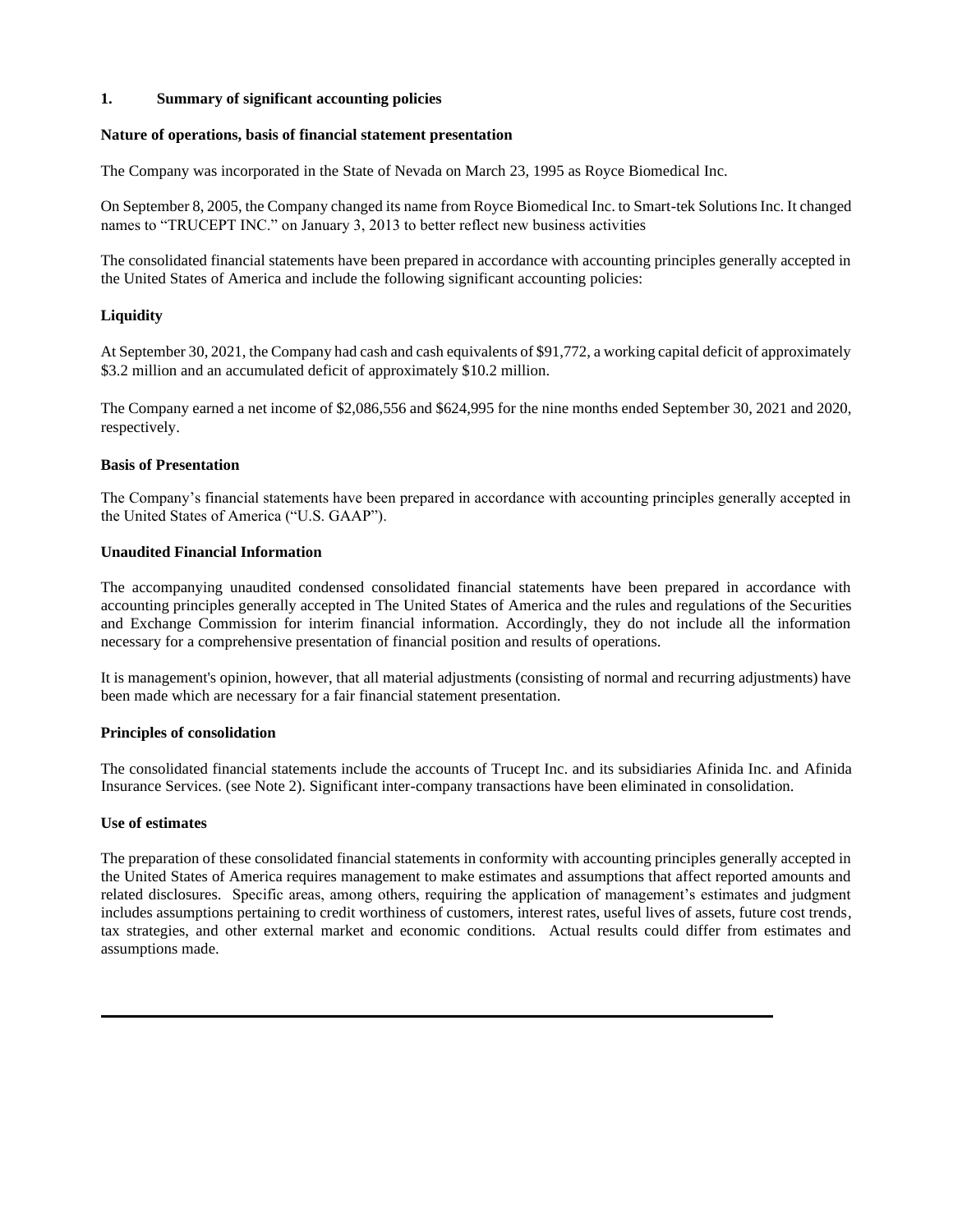#### **Cash and equivalents**

Cash and cash equivalents consist of cash on hand and bank deposits. For financial reporting purposes, the Company considers all highly liquid debt instruments with original maturities of three months or less to be cash equivalents. The Company maintains its cash in bank deposit accounts, which at times, may exceed federally insured limits. The Company has not experienced any losses related to this concentration of risk. At September 30, 2021 and December 31, 2020, the Company did not have any deposits in excess of federally insured limits.

#### **Accounts Receivable**

Accounts receivables are recorded at net realizable value consisting of the carrying amount less an allowance for uncollectible accounts, as needed. The Company uses the allowance method to account for uncollectible accounts receivable balances. Under the allowance method, if needed, an estimate of uncollectible customer balances is made based upon specific account balances that are considered uncollectible. Factors used to establish an allowance include the credit quality and payment history of the customer. The allowance for doubtful accounts was \$0 and \$0 as of September 30, 2021 and December 31, 2020, respectively.

#### **Workers compensation insurance**

The Company maintains reserves in the form of prepaid cash deposits for known workers' compensation claims which are made up of estimated collateral required to pay claims and estimated expenses to settle the claims. The collateral amounts are determined by the insurance carrier and are not recoverable by the Company until all claims related to a policy period are settled. The cash deposits will not be recoverable in the near term and accordingly, they are classified as a long-term asset with a balance of \$19,927,316 as of September 30, 2021 and December 31, 2020.

#### **Concentration of credit risk**

Credit risk arises from the potential that a counterpart will fail to perform its obligations. The Company minimized credit risk by requiring clients to wire in advance of services being provided. The Company's receivables are comprised of a number of debtors which minimizes the concentration of credit risk. It is management's opinion that the Company is not exposed to significant credit risk associated with its accounts receivable.

#### **Equipment**

Equipment is recorded at cost and depreciated on a straight-line basis using accelerated methods over the estimated useful lives of the related assets ranging from 3 to 5 years. The Company reviews the carrying value of long-term assets to be held and used when events and circumstances warrant such a review. If the carrying value of a long-lived asset is considered impaired, a loss is recognized based on the amount by which the carrying value exceeds the fair market value. Fair market value is determined primarily using the anticipated cash flows discounted at a rate commensurate with the risk involved. The cost of normal maintenance and repairs is charged to operations as incurred. Major overhaul that extends the useful life of existing assets is capitalized. When equipment is retired or disposed, the costs and related accumulated depreciation are eliminated and the resulting profit or loss is recognized in income.

#### **Income taxes**

The Company recognizes consolidated deferred tax assets and liabilities for the expected future tax consequences of events that have been included in the financial statements or tax returns. Under this method, deferred tax assets and liabilities are determined based on the difference between the tax basis of assets and liabilities and their financial reporting amounts based on enacted tax laws and statutory tax rates applicable to the periods in which the differences are expected to affect taxable income.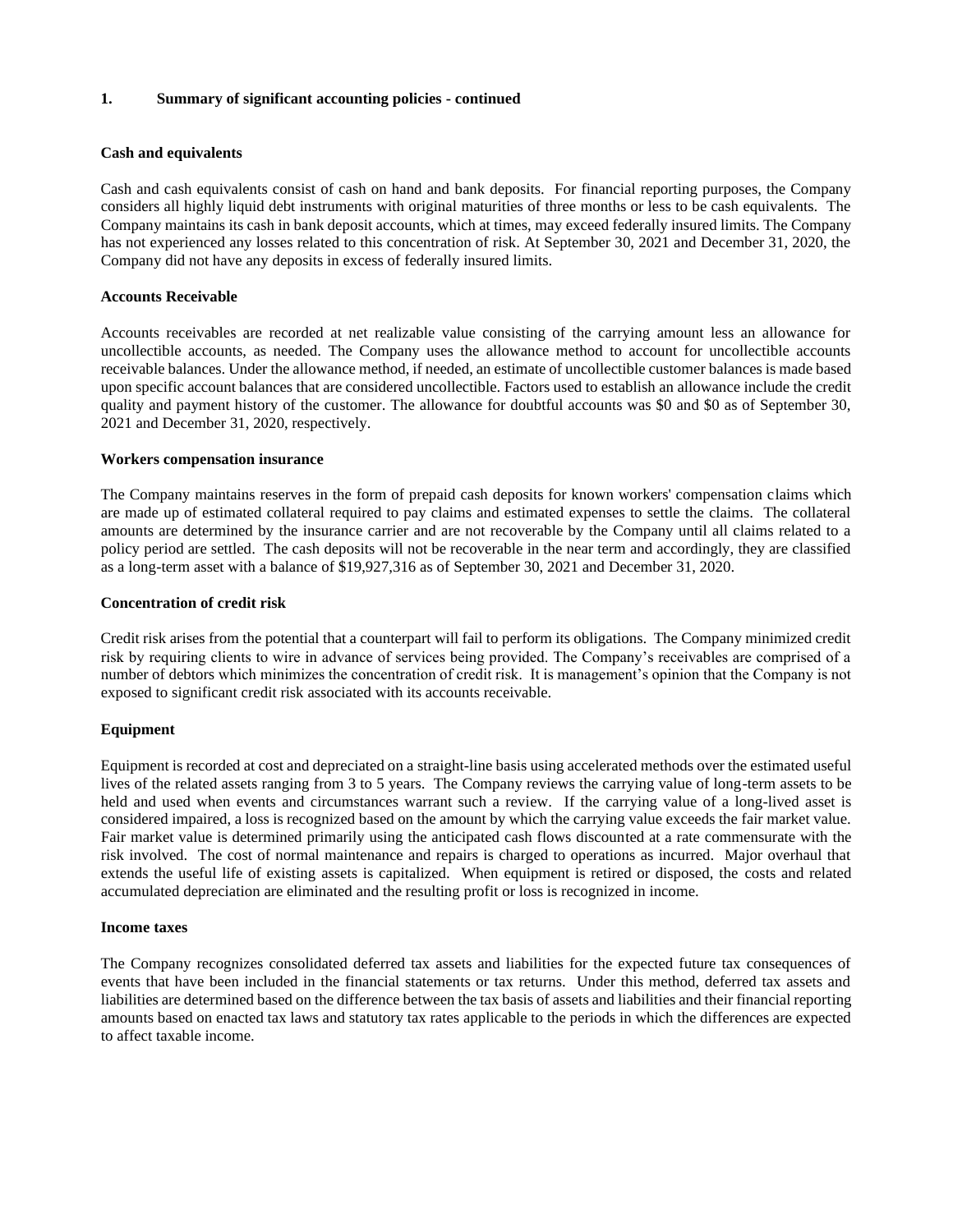Deferred tax assets are recognized for deductible temporary differences and for carry forwards. Deferred tax liabilities are recognized for taxable temporary differences. Temporary differences are the differences between the reported amounts of assets and liabilities and their tax bases. Deferred tax assets are reduced by a valuation allowance when, in the opinion of management, it is more likely than not that some portion or all of the deferred tax assets will not be realized.

The Company regularly assesses uncertain tax positions in each of the tax jurisdictions in which it has operations and accounts for the related financial statement implications. Unrecognized tax benefits are reported using the two-step approach under which tax effects of a position are recognized only if it is "more-likely-than-not" to be sustained and the amount of the tax benefit recognized is equal to the largest tax benefit that is greater than fifty percent likely of being realized upon ultimate settlement of the tax position. Determining the appropriate level of unrecognized tax benefits requires the Company to exercise judgment regarding the uncertain application of tax law. The amount of unrecognized tax benefits is adjusted when information becomes available or when an event occurs indicating a change is appropriate. Future changes in unrecognized tax benefits requirements could have a material impact on the results of operations. The Company files U.S. federal and U.S. state tax returns.

#### **Revenue recognition**

In determining the pricing of the markup component of its billings, the Company takes into consideration its estimates of the costs directly associated with its worksite employees, including payroll taxes, benefits and workers' compensation costs, plus an acceptable gross profit margin. As a result, the Company's operating results are significantly impacted by the Company's ability to accurately estimate, control and manage its direct costs relative to the revenues derived from the markup component of the Company's gross billings.

Trucept provides marketing, accounting, payroll and human resources support to companies in a variety of industries.

In May 2014, the Financial Accounting Standards Board ("FASB") issued Accounting Standards Update ("ASU") No. 2014-09, "Revenue from Contracts with Customers (Topic 606)". This ASU creates a single comprehensive new revenue recognition standard. Under the new standard and its related amendments (collectively known as Accounting Standards Codification ("ASC 606"), an entity recognizes revenue when its customer obtains control of promised goods or services, in an amount that reflects the consideration which the entity expects to receive in exchange for those goods or services. Enhanced disclosures will be required regarding the nature, amount, timing, and uncertainty of revenue and cash flows arising from contracts with customers. ASU 2014-09 is effective for annual reporting periods beginning after December 15, 2017. The Company adopted the standard as of January 1, 2018, using the modified retrospective method applied to contracts which were not completed as of that date, which represent contracts for which all (or substantially all) of the revenues have not been recognized under existing standard as of the date of adoption.

The Company has assessed the impact that the new standard had on its operations, financial statements and related disclosures. This includes a review of current accounting policies and practices to identify potential differences that would result from applying ASC 606.

The Company has no incomplete contracts as of the date of adoption and therefore did not have any cumulative effect adjustment to its opening balance of retained earnings. Prior periods were not retrospectively adjusted. The impact to the Company's future results from operations are not expected to differ based on the analysis of revenue streams and contracts under ASC 606, which supports revenue recognition over time.

The Company recognizes revenue pursuant to ASC 606. The Company's revenue is derived from the sales of its products, which represents net sales recorded in the Company's condensed consolidated statements of income.

The actual amount of customer returns and allowances is inherently uncertain and may differ from the Company's estimates. If the Company determines that actual or expected returns or allowances are significantly higher or lower than the reserves it established, it would record a reduction or increase, as appropriate, to net sales in the period in which it makes such a determination.

Revenues from multi-month training contracts are recognized over the length of the contract term rather than when the contract begins. Because a significant amount of the Company's contract sales are greater than three months in length, the Company apportions that revenue over the duration of the contract term even though either the full amount or a significant portion is collected when the contract begins. The difference between the gross cash receipts collected and the recognized revenue from those sales during the respective reporting period will appear as deferred revenue.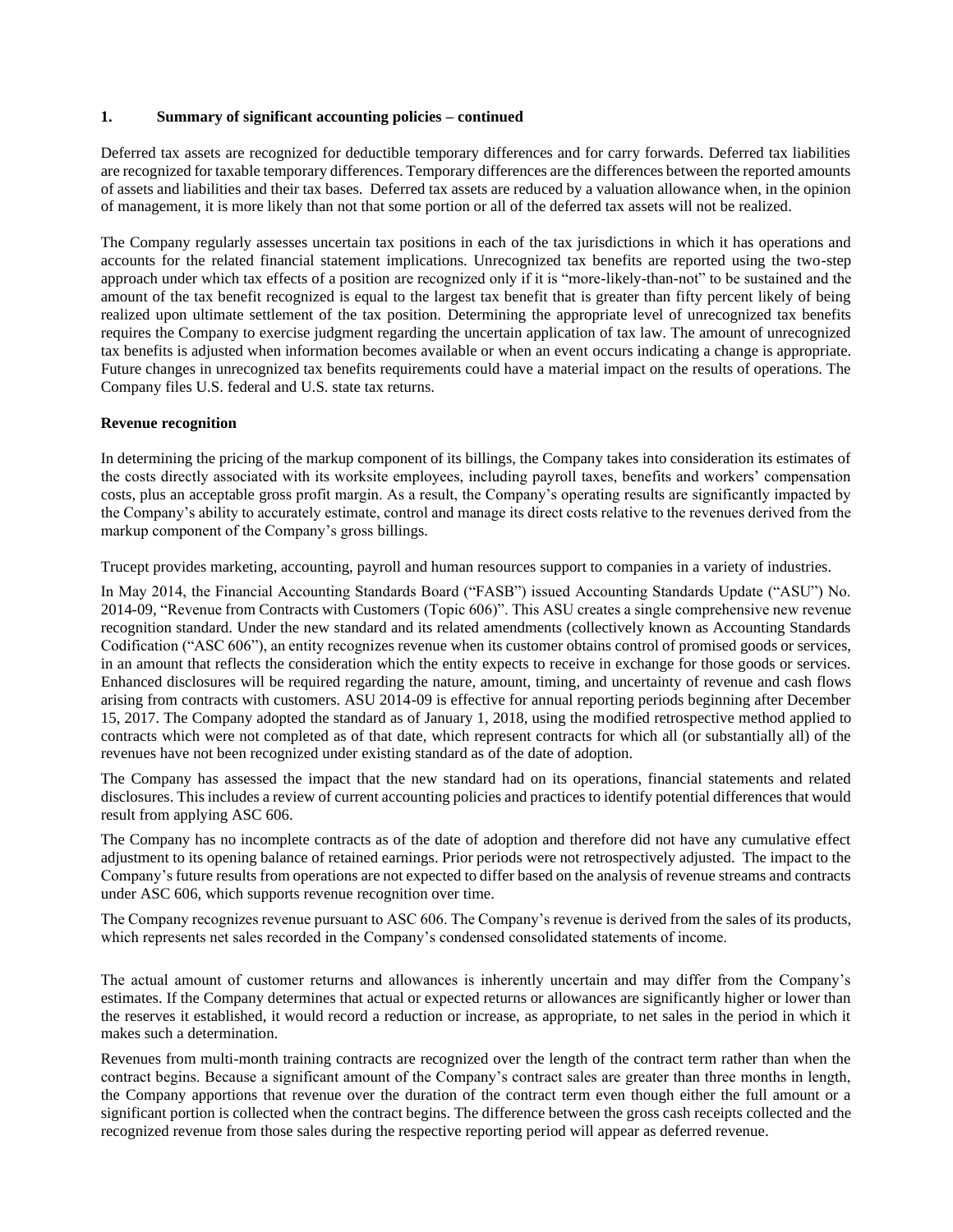#### **Business combinations**

The Company accounts for acquisitions in which it obtains control of one or more businesses as a business combination. The purchase price of the acquired businesses is allocated to the tangible and intangible assets acquired and liabilities assumed based on their estimated fair values at the acquisition date. The excess of the purchase price over those fair values is recognized as goodwill. During the measurement period, which may be up to one year from the acquisition date, the Company may record adjustments, in the period in which they are determined, to the assets acquired and liabilities assumed with the corresponding offset to goodwill. If the assets acquired are not a business, the Company accounts for the transaction or other event as an asset acquisition. Under both methods, the Company recognizes the identifiable assets acquired, the liabilities assumed, and any noncontrolling interest in the acquired entity. In addition, for transactions that are business combinations, the Company evaluates the existence of goodwill or a gain from a bargain purchase.

#### **Impairment of long-lived assets**

Goodwill is tested annually at December 31 for impairment and upon the occurrence of certain events or substantive changes in circumstances.

The annual goodwill impairment test allows for the option to first assess qualitative factors to determine whether it is more likely than not that the fair value of a reporting unit is less than its carrying amount. An entity may choose to perform the qualitative assessment on none, some or all of its reporting units or an entity may bypass the qualitative assessment for any reporting unit and proceed directly to step one of the quantitative impairment test. If it is determined, on the basis of qualitative factors, that the fair value of a reporting unit is, more likely than not, less than its carrying value, the quantitative impairment test is required. The quantitative impairment test calculates any goodwill impairment as the difference between the carrying amount of a reporting unit and its fair value, but not to exceed the carrying amount of goodwill.

#### **Share-based compensation**

The Company measures the cost of employee services received in exchange for equity awards based on the grant date fair-value of the awards. Fair value is typically the market price of the shares on the date of issuance. Costs are measured at the grant date and recognized as compensation expense over the employer's requisite service period (generally the vesting period of the equity award).

#### **Net earing per share**

The basic income per common share is computed by dividing the net income by the weighted average shares of common stock outstanding during the periods. Net income per share on a diluted basis is computed by dividing the net income for the periods by the weighted average number of common and dilutive common stock equivalent shares outstanding during the periods.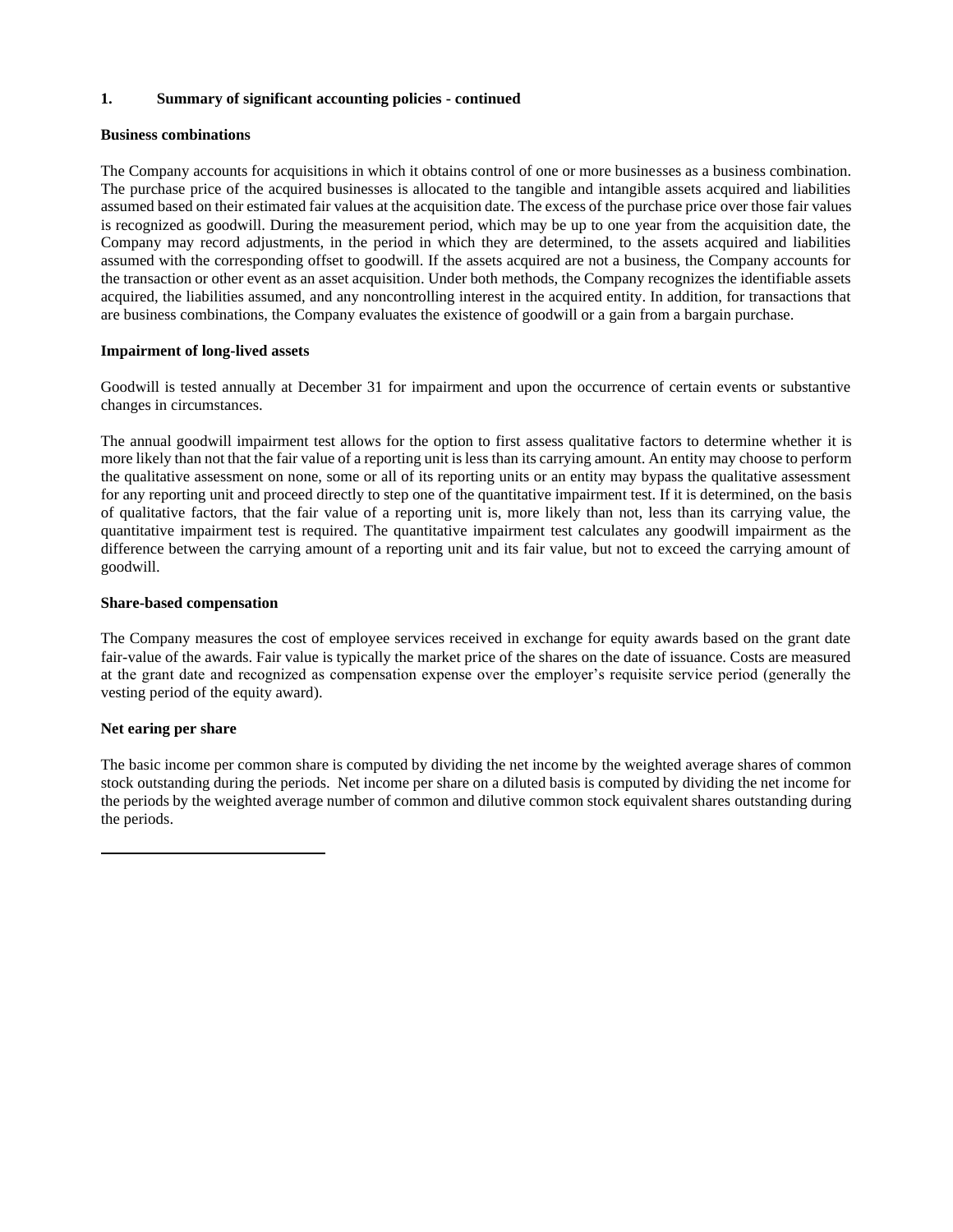#### **Fair Value of Financial Instruments**

Fair value is determined to be the price that would be received to sell an asset or paid to transfer a liability in the principal or most advantageous market for the asset or liability in an orderly transaction between market participants at the measurement date. The Company follows a fair value hierarchy that prioritizes the inputs used in measuring fair value into three broad levels as follows:

Level 1—Quoted prices in active markets for identical assets or liabilities.

Level 2—Inputs, other than the quoted prices in active markets, are observable either directly or indirectly.

Level 3—Unobservable inputs based on the Company's assumptions.

The Company is required to use observable market data if such data is available without undue cost and effort.

At September 30, 2021 and December 31, 2020, the carrying amounts of financial instruments, including cash, accounts and other receivables, accounts payable and accrued liabilities, and notes payable approximate fair value because of their short maturity.

#### **Subsequent Events**

The Company follows the guidance in Section 855-10-50 of the FASB Accounting Standards Codification for the disclosure of subsequent events. The Company will evaluate subsequent events through the date when the financial statements were issued.

#### **Recent Accounting Pronouncements**

The Company has reviewed accounting pronouncements and interpretations thereof that have effective dates during the periods reported and in future periods. The Company believes that the following impending standards may have an impact on its future filings. The applicability of any standard will be evaluated by the Company and is still subject to review by the Company.

The Company has adopted FASB ASC 220 "Comprehensive Income", which establishes standards for reporting and display of comprehensive income (loss), its components and accumulated balances. The Company had no components of comprehensive income (loss) for the periods presented.

In August 2018, the FASB issued guidance to improve the effectiveness of fair value measurement disclosures by removing or modifying certain disclosure requirements and adding other requirements. The guidance is effective for fiscal years, and interim periods within those fiscal years, beginning after December 15, 2019, with early adoption permitted. Certain amendments should be applied prospectively, while all other amendments should be applied retrospectively to all periods presented. The Company is currently evaluating the impact of the new guidance.

In February 2018, the FASB issued guidance that permits the Company to reclassify disproportionate tax effects in accumulated other comprehensive income caused by the Tax Cuts and Jobs Act of 2017 to retained earnings. The guidance is effective for fiscal years, and interim periods within those fiscal years, beginning after December 15, 2018, with early adoption permitted. The Company is currently evaluating the impact of the new guidance.

In July 2017, the FASB issued ASU 2017-11 which simplifies the accounting for certain financial instruments with down round features. The new standard will reduce income statement volatility for companies that issue warrants and convertible instruments containing such features. The guidance is effective for fiscal years beginning after December 15, 2018 with early adoption permitted. The Company is currently evaluating the impact of the new guidance.

In June 2016, the FASB issued a new credit loss standard that replaces the incurred loss impairment methodology in current GAAP. The new impairment model requires immediate recognition of estimated credit losses expected to occur for most financial assets and certain other instruments. It is effective for annual reporting periods beginning after December 15, 2019 and interim periods within those annual periods. Early adoption for fiscal years beginning after December 15, 2018 is permitted. Entities will apply the standard's provisions as a cumulative-effect adjustment to retained earnings as of the beginning of the first effective reporting period.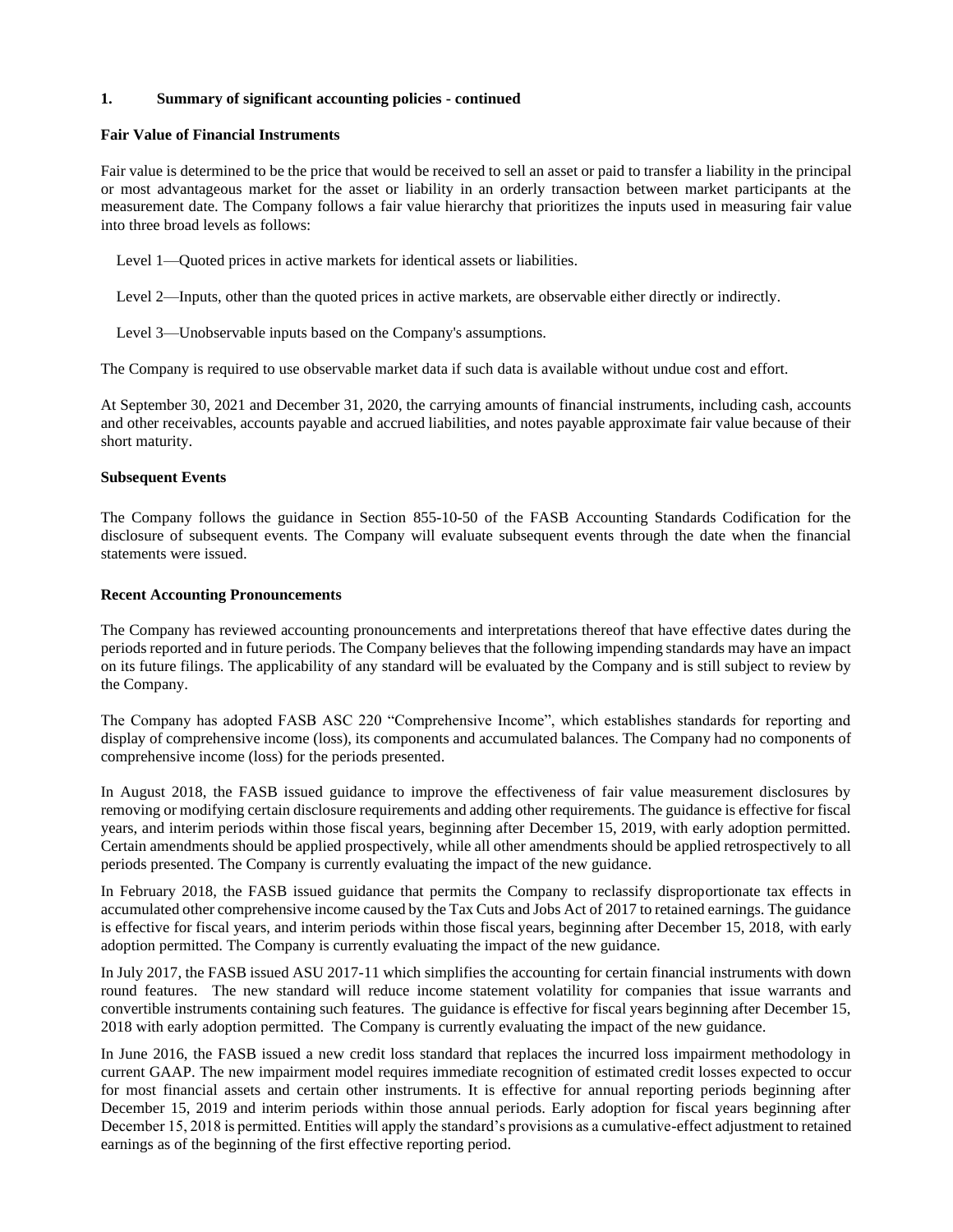#### **Recent Accounting Pronouncements - continued**

The Company is currently evaluating the impact of the new guidance.

In February 2016, the FASB issued new lease accounting guidance in ASU No. 2016-02, "*Leases*". This new guidance was initiated as a joint project with the International Accounting Standards Board to simplify lease accounting and improve the quality of and comparability of financial information for users. This new guidance would eliminate the concept of off-balance sheet treatment for "operating leases" for lessees for the vast majority of lease contracts. Under ASU No. 2016-02, at inception, a lessee must classify all leases with a term of over one year as either finance or operating, with both classifications resulting in the recognition of a defined "right-of-use" asset and a lease liability on the balance sheet. However, recognition in the income statement will differ depending on the lease classification, with finance leases recognizing the amortization of the right-of-use asset separate from the interest on the lease liability and operating leases recognizing a single total lease expense. Lessor accounting under ASU No. 2016-02 would be substantially unchanged from the previous lease requirements under GAAP. ASU No. 2016-02 will take effect for public companies in fiscal years beginning after December 15, 2018, including interim periods within those fiscal years. Early adoption is permitted and for leases existing at, or entered into after, the beginning of the earliest comparative period presented in the financial statements, lessees and lessors must apply a modified retrospective transition approach. The Company is currently evaluating the new guidance and has not determined the impact this standard may have on the consolidated financial statements.

In May 2014, the FASB issued their converged standard on revenue recognition, Accounting Standards Update No. 2014- 09, "*Revenue from Contracts with Customers (Topic 606)"*, updated in December 2016 with the release of ASU 2016- 20. This standard outlines a single comprehensive model for companies to use in accounting for revenue arising from contracts with customers and supersedes most current revenue recognition guidance, including industry-specific guidance. The core principle of the revenue model is that an entity recognizes revenue to depict the transfer of promised goods and services in an amount that reflects the consideration to which the entity expects to be entitled to in exchange for those goods and services. In addition, the new standard requires that reporting companies disclose the nature, amount, timing, and uncertainty of revenue and cash flows arising from contracts with customers. In August 2015, the FASB issued ASU No 2015-14 "*Revenue from Contracts with Customers (Topic 606*): *Deferral of the Effective Date,*" which deferred the effective date of ASU 2014-09 to annual reporting periods beginning after December 15, 2017, with earlier application permitted but not before the original effective date.

We have reviewed all the recently issued, but not yet effective, accounting pronouncements and we do not believe any of these pronouncements will have a material impact on the Company.

#### **2. Acquisitions**

#### Afinida Inc.

On February 19, 2020, TREP purchased one hundred percent (100%) of the issued and outstanding common equity shares of Afinida Inc., a California Corporation ("Afinida") from its sole shareholder Synergy.O Inc. The purchase was made by means of a Stock Purchase Agreement ("SPA"). The consideration for the share purchase was one hundred thousand (100,000) common equity shares of TREP at a fair value of \$2,050. Afinida offers a full suite of valuable benefits designed to help them grow their businesses and increase their operating efficiency. Services include:

i) Payroll Services, which includes, Payroll processing, Cloud based software, Direct deposits, New hire reporting, and others.

ii) Payroll Tax Services, which includes, Payroll tax payments, filings and compliance services.

#### Afinida Insurance Services (Formerly AIS Insurance Corporation)

On February 19, 2020, TREP purchased one hundred percent (100%) of the issued and outstanding common equity shares of Afinida Insurance Services , a California Corporation ("AIS") from its sole shareholder Synergy.O Inc. The purchase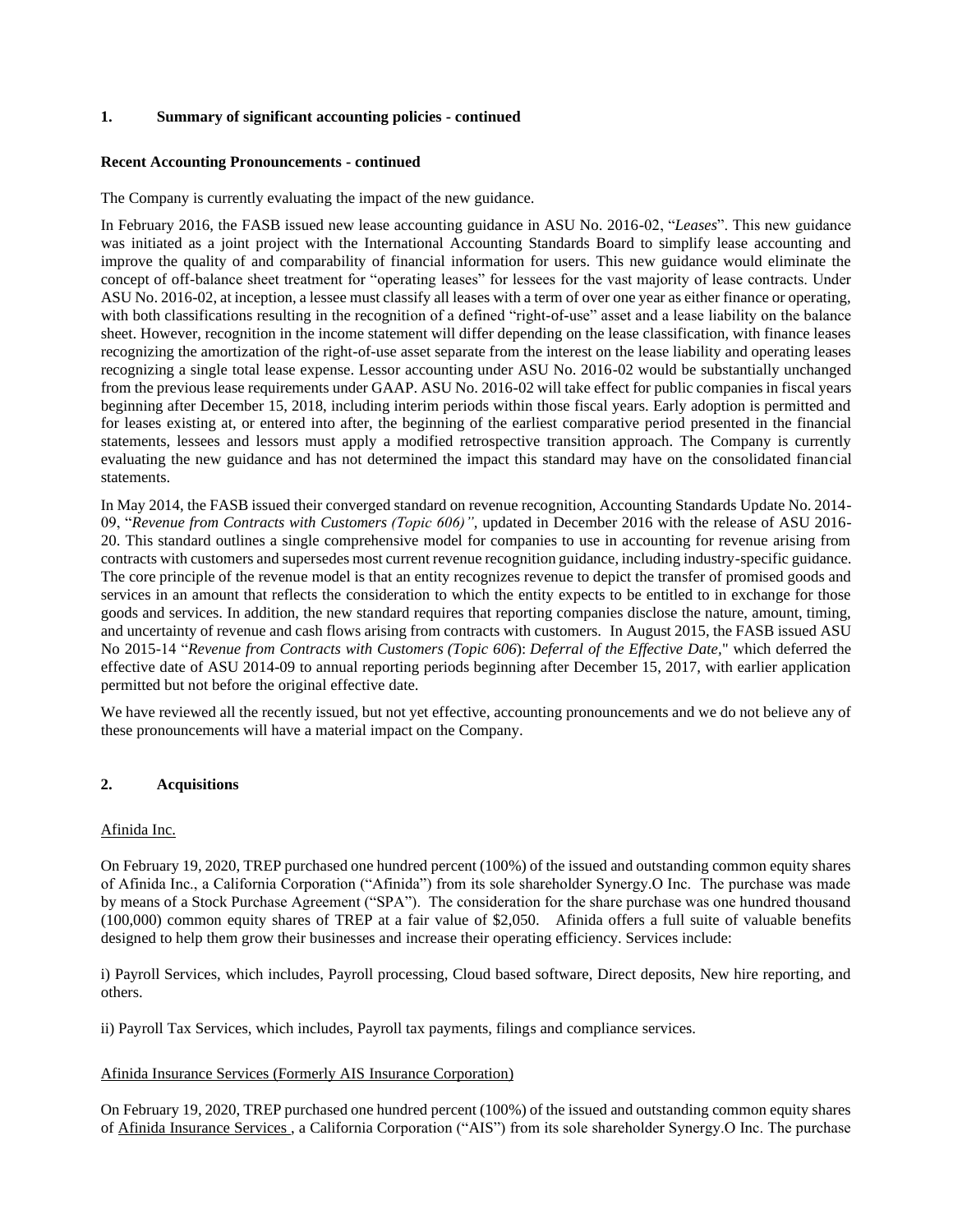was made by means of a Stock Purchase Agreement ("SPA"). The consideration for the share purchase was fifty thousand (50,000) common equity shares of TREP at a fair value of \$1,025. AIS is an insurance agency currently licensed in 25 states with plans to become licensed in all 50. Through AIS-licensed brokers, it is projected approximately \$500,000 in additional revenue from the acquisition will result. Coverages include:

(i) Employee Benefits - Medical/Dental/Vision Plans, Supplemental Insurance, Life Insurance & Cafeteria Plans.

(ii) Commercial Lines - Workers Compensation, Business Owners Policies, Property Insurance, General Liability Insurance & Employment Practices Liability Insurance.

(iii) Individual Policies - Medical, Dental, & Vision Plans, Supplemental Insurance, Life Insurance & Home Owners/Condo/Renters Insurance.

The Company recognized \$556,606 in goodwill for these acquisitions pertaining to the excess of the purchase price consideration over the net assets acquired and liabilities assumed.

#### **3. Equity**

At September 30, 2021, the Company is authorized to issue:

- 1. 5,000,000 shares of preferred stock, par value \$0.001 per share.
- 2. 500,000,000 shares of common stock, par value \$0.001 per share.

#### **Common Stock**

At September 30, 2021 and December 31, 2020, there are 52,912,123 shares of common stock outstanding, respectively.

There are no stock options outstanding at September 30, 2021 and December 31, 2020.

#### **Preferred Shares**

There are no preferred shares issued or outstanding.

#### **4. Net earnings per share**

|                                       | September 30,<br>2021 |              |  | September 30,<br>2020 |  |  |
|---------------------------------------|-----------------------|--------------|--|-----------------------|--|--|
| Net Income)                           | S                     | 2,086,556 \$ |  | 624,995               |  |  |
| Weighted number of shares outstanding |                       | 52,912,123   |  | 52,884,751            |  |  |
| Net income per share                  | <b>S</b>              | .04          |  | .01                   |  |  |

#### **5. Related Party Transactions**

A related party advanced to the Company \$400,000 on March 31, 2016, \$287,500 on December 31, 2016, \$165,649 on December 31, 2017, 215,595 on June 30, 2018, \$876,682 on December 31, 2018 and \$1,488,793 on December 31, 2019. On June 30, 2018 three of these advances became a five year Note Payable for \$850,516 at 5% annual interest. The remaining notes are three-year notes at 3% annual interest.

#### **6. Loans Payable**

A third party advanced to the Company \$270,000 on April 1, 2018, and \$300,000 on June 30, 2018. On June 30, 2018 these advances became a five year Note Payable for \$570,000 at 5% annual interest.